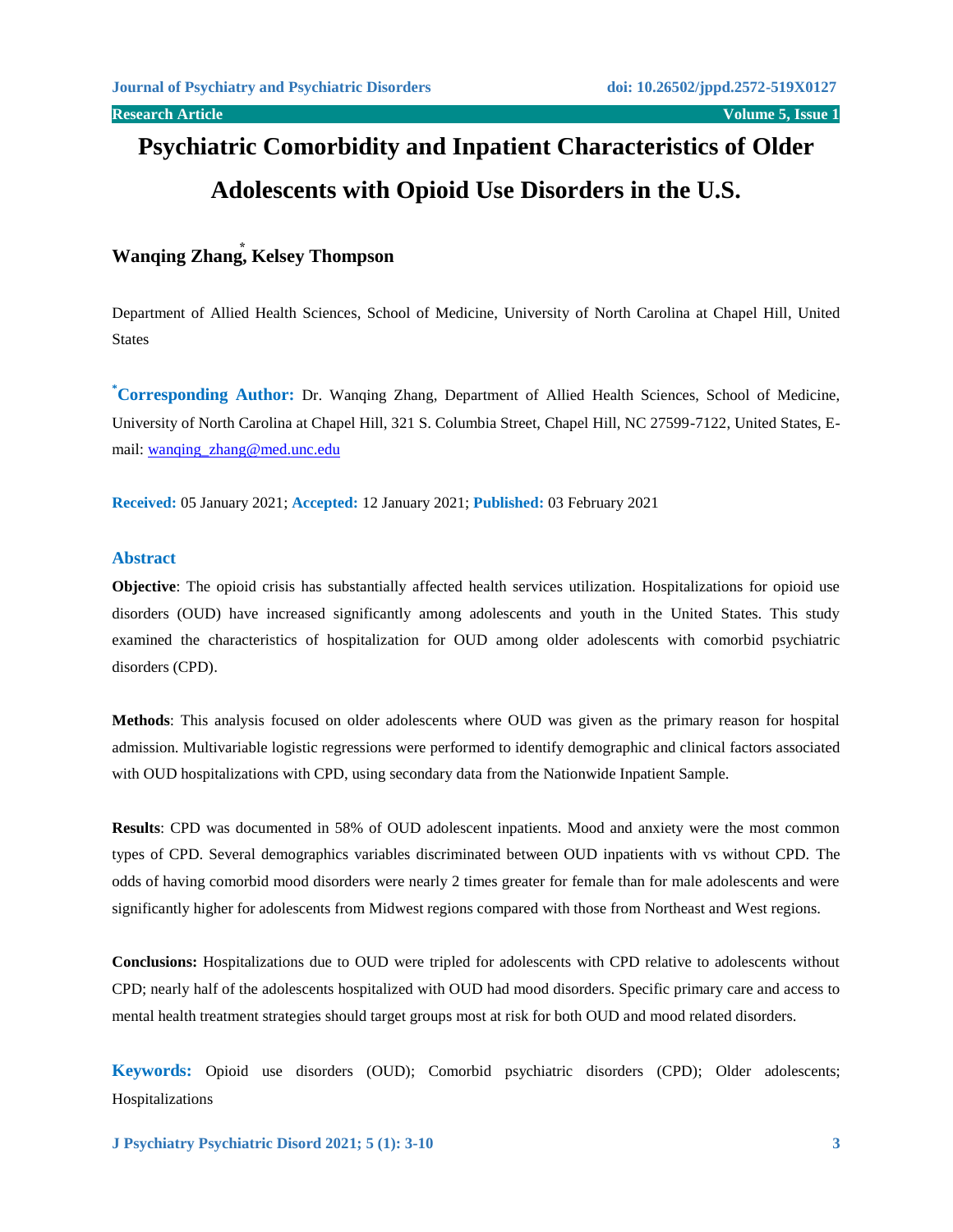### **1. Introduction**

Opioid use disorders (OUD) are part of an ongoing public health crisis in the United States. The opioid crisis has substantially affected the healthcare system and health services utilization. For example, opioid hospitalizations among US children and adolescents have doubled in the last decade, with the highest hospitalization rates occurring among older adolescents [1]. Notably, approximately 1 in 1,600 privately insured adolescents have a prescription opioid overdose needing medical attention [2]. This may be due in part to older adolescents' higher risk of opioid exposures; a quarter of high school seniors reported prescription opioid use [3] and the rate of OUD related hospital stays was more than 40 times higher among 19-year-olds than 13-year-olds [4].

Adolescents with substance use disorders (SUD) have a high prevalence of comorbid mental health conditions [5], with a significant number having psychiatric comorbidities [6]. This is not surprising, as adolescence is a critical time for mental health. For example, the onset of approximately half of lifetime mental disorders occurs by age 16 [7]. As such, co-occurring mental and/or SUD is twice higher for older adolescents than for their younger counterparts, perhaps due to the age of onset of mental disorders [4]. The presence of psychological and psychiatric comorbidities may predispose individuals to SUD [8]. For example, the rates of specific types of mental disorders (e.g., mood and disruptive behavior disorders) are much higher among adolescents with SUD [9]. Various socioeconomic factors are also associated with OUD in children and adolescents. Socioeconomic characteristics, such as White non-Hispanic, older adolescence, having insurance, and residing in a region other than Northeastern United States, are associated with the highest rates of opioid prescriptions and opioid use [10].

Inpatient settings play a prominent role in the US healthcare system and provide care for adolescent inpatients with complex health and mental problems. However, despite their critical role in the healthcare system, few studies have been able to examine the patterns of co-occurring mental health problems in inpatient populations of adolescents hospitalized due to a principal diagnosis of OUD. Using national inpatient hospital discharge data, we sought to identify the most frequent comorbid psychiatric disorders (CPD) with which older adolescents were hospitalized for a primary diagnosis of OUD, and investigate the association between the presence of CPD and hospitalization characteristics. Our primary research question was what demographic and clinical factors are associated with different types of CPD among OUD hospitalizations?

#### **2. Methods**

#### **2.1 Data source and sample**

We conducted a cross-sectional study using data from the Nationwide Inpatient Sample (NIS), which is a part of the Healthcare Cost and Utilization Project (HCUP) sponsored by the Agency for Healthcare Research and Quality (AHRQ). The NIS offers information on diagnoses, procedures, and patient demographics, and it also contains information about hospital characteristics. We used the three years of data from the 2012 and 2014 NIS, with years pooled to improve the precision of estimates and to enable comparisons across subgroups. In this study, we included older adolescents ages 16 to 21 years old. At the time of this study, the most recent 2015 NIS datasets include a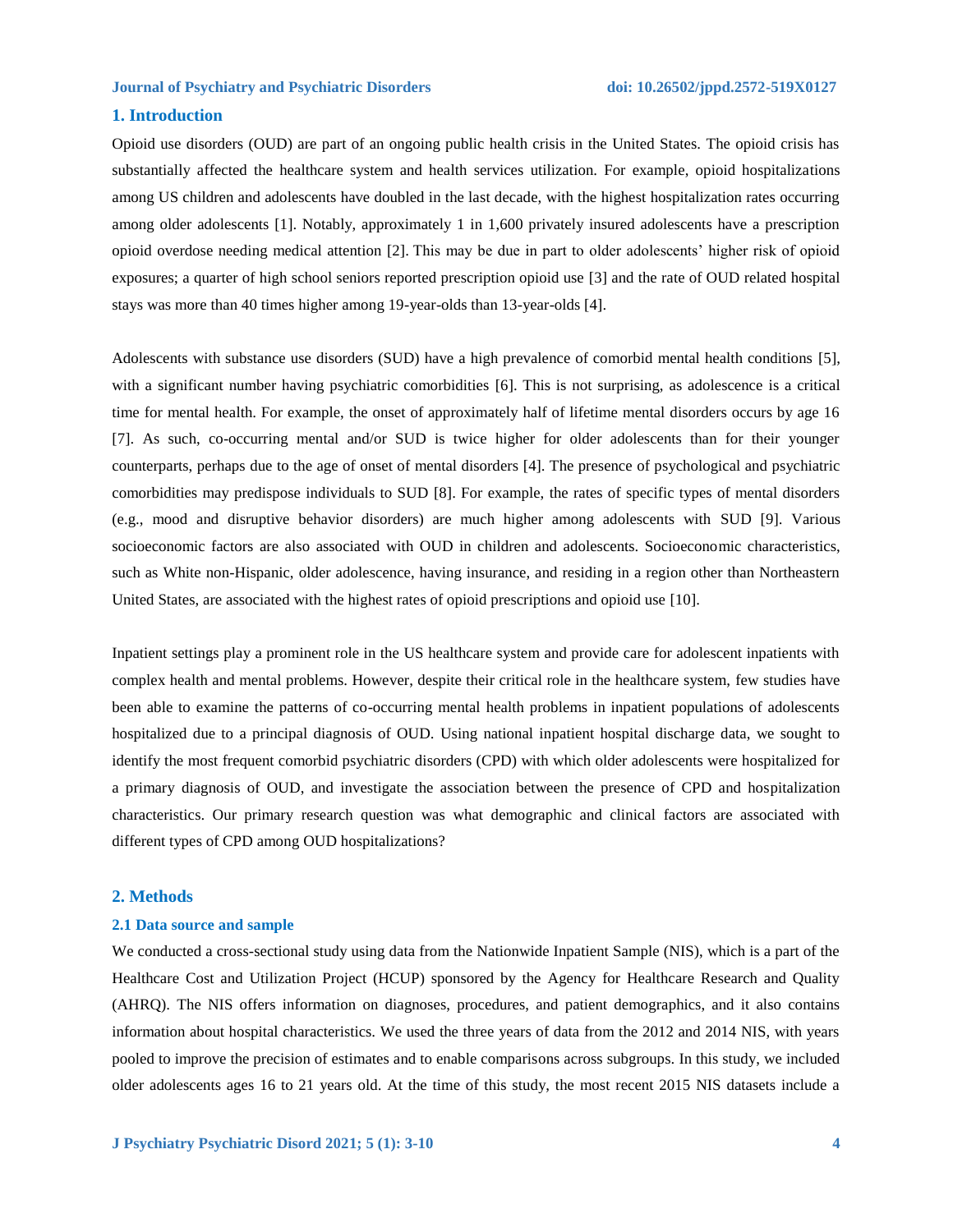mixture of ICD-9-CM and ICD-10-CM diagnosis codes; thus the 3-year period of 2012-2014 was selected to allow for analysis of a coherent set of variables with the same survey design methods.

#### **2.2 Measures**

The International Classification of Diseases, Ninth Revision, Clinical Modification (ICD-9-CM) was used to identify hospitalizations for OUD. An OUD diagnosis was based on ICD-9 codes: 304.0x, 304.7x, 305.0x, 965.00, 965.01, 965.02, 965.09, 970.1 and related E-codes codes (E850.x E935.x and E940.1). This analysis focused on older adolescents where OUD was given as the primary reason for hospital admission. Therefore, the term "OUD hospitalizations" included adolescents ages between 16 and 21 years with OUD listed in the first diagnosis field of the discharge record. The Clinical Classification Software (CCS) from AHRQ was used to identify the psychiatric comorbidities associated with a first-listed OUD diagnosis (e.g., CCS 657 – Mood; CCS 651 – Anxiety).

The following patient and clinical characteristics were examined: age, sex, race, primary insurance type, median household income of patient ZIP code, discharge status, hospital length of stay (LOS), hospital size, hospital region, hospital teaching status, and the NIS severity adjustment indicator of all-patient refined diagnosis-related group (APRDRG).

#### **2.3 Data analysis**

Demographic and clinical characteristics were compared between OUD adolescent inpatients with CPD vs non-CPD. Chi-square tests and t-test were used to compare proportions and means when appropriate. Unadjusted and adjusted logistic regression models were used to estimate the association between OUD hospitalization and the presence of CPD. Furthermore, multivariable logistic regression models were performed to identify the demographic and clinic characteristics associated with OUD hospitalizations with CPD. The two dependent variables for logistic regression analyses were dichotomous: one with principal OUD diagnosis coded as 1 and others coded as 0; another one with both principal OUD diagnosis and secondary CPD coded as 1 and others coded as 0. *Independent variables* included the patient and clinical characteristics stated above. Data analysis was conducted in SAS (version 9.4) survey procedures to calculate national estimates by taking into account the weighted sampling probabilities and standard errors. All differences between estimates noted in the text are statistically significant at the 0.05 level.

#### **3. Results**

There were 86,555 hospital discharges associated with an OUD diagnosis in this analysis. In 19.6% (N=16,985) of these discharges, OUD was given as the first listed diagnosis. Of these 16,985 discharges, 57.6% (N=9,775) had CPD. Of these 9,775 discharges, 45.4% were female, 85.7% were white, 57.1% had private insurance coverage, 15.9% were from the lowest quartile of median household income, 32.5% were from the Northeast region, 69.7% were discharged to home, 54.3% were from large hospitals, 53.0% were from teaching hospitals, and 47.9% had moderate severity. The average age was 19.4 years and the mean hospital length of stay was 5.3 days.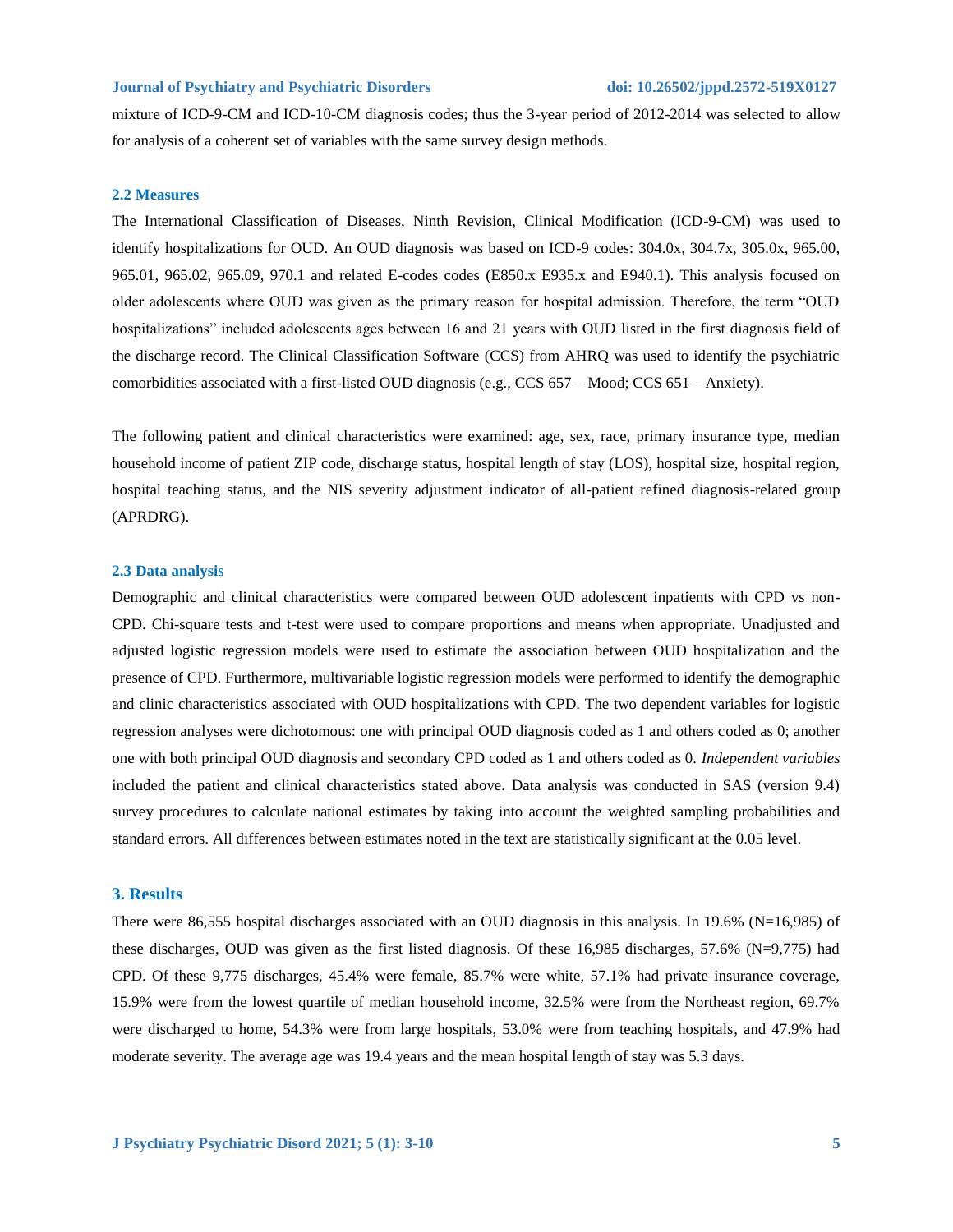Among adolescent inpatients, the top 3 CPD were "mood" (42.0%), "anxiety" (24.4%), and "attention deficit conduct and disruptive behavior disorders (ADHD/DBD)" (10.2%). Both unadjusted and adjusted logistic regression results indicate that the presence of CPD was a significant predictor of OUD hospitalization among older adolescents. After analyses controlled for demographic and clinical characteristics, the odds of OUD hospitalizations were nearly 3 times higher for adolescents with any CPD than for adolescents without CPD (OR=2.8). For the 3 most frequent CPD, the adjusted odds ratios were 2.6 for mood, 2.5 for anxiety, and 1.6 for ADHD/DBD.

|                             | <b>OUD</b> Hospitalization<br>with Mood Disorder |               |                           | <b>OUD</b> Hospitalization<br>with Anxiety Disorder |               |                   | <b>OUD</b> Hospitalization<br>with Externalizing |               |              |
|-----------------------------|--------------------------------------------------|---------------|---------------------------|-----------------------------------------------------|---------------|-------------------|--------------------------------------------------|---------------|--------------|
|                             |                                                  |               |                           |                                                     |               |                   |                                                  |               |              |
| <b>Variable</b>             | OR                                               | 95% CI        | $\boldsymbol{\mathsf{p}}$ | <b>OR</b>                                           | 95% CI        | $\mathbf{p}$      | OR                                               | 95% CI        | $\mathbf{p}$ |
| Age                         | .90                                              | $.85 - .95$   | .001                      | 1.06                                                | $.99 - 1.13$  | ns                | .78                                              | $.72 - .85$   | < .001       |
| Female (reference: male)    | 1.88                                             | $1.60 - 2.20$ | < .001                    | 1.61                                                | $1.35 - 1.92$ | $\overline{<}001$ | $\overline{52}$                                  | $.40 - .69$   | < .001       |
| Race (reference: white)     |                                                  |               |                           |                                                     |               |                   |                                                  |               |              |
| <b>Black</b>                | 1.19                                             | $.78 - 1.80$  | ns                        | .51                                                 | $.29-.91$     | .022              | .60                                              | $29 - 1.23$   | ns           |
| Hispanic                    | 88                                               | $.63 - 1.24$  | ns                        | .79                                                 | $.54 - 1.16$  | ns                | .69                                              | $37 - 1.29$   | ns           |
| Public insurance            | 91                                               | $.76 - 1.09$  | ns                        | 1.05                                                | $.86 - 1.28$  | ns                | .80                                              | $.60 - 1.07$  | ns           |
| (reference: private)        |                                                  |               |                           |                                                     |               |                   |                                                  |               |              |
| Income quartile 0-25th      | 99                                               | $.76 - 1.28$  | ns                        | $\overline{.72}$                                    | $.53 - .97$   | .032              | .64                                              | $.41 - 0.997$ | .048         |
| percentile (reference: 76th |                                                  |               |                           |                                                     |               |                   |                                                  |               |              |
| above)                      |                                                  |               |                           |                                                     |               |                   |                                                  |               |              |
| US census region            |                                                  |               |                           |                                                     |               |                   |                                                  |               |              |
| (reference: Midwest)        |                                                  |               |                           |                                                     |               |                   |                                                  |               |              |
| Northeast                   | 67                                               | $.53 - .85$   | .001                      | .84                                                 | $.65 - 1.09$  | ns                | .52                                              | $.36 - .73$   | .002         |
| South                       | 88                                               | $.69 - 1.11$  | ns                        | .75                                                 | $.57 - .99$   | .039              | .62                                              | $43 - 89$     | .010         |
| West                        | 69                                               | $.53 - .89$   | .005                      | $\overline{1.15}$                                   | $.87 - 1.52$  | ns                | .42                                              | $.28 - .64$   | < .001       |
| Large hospital              | 87                                               | $.70 - 1.09$  | ns                        | 1.06                                                | $.83 - 1.35$  | ns                | 1.00                                             | $.69 - 1.45$  | ns           |
| (reference: small)          |                                                  |               |                           |                                                     |               |                   |                                                  |               |              |
| <b>Teaching hospital</b>    | .89                                              | $.75 - 1.05$  | ns                        | .87                                                 | $.72 - 1.05$  | ns                | 1.35                                             | $1.01 - 1.79$ | .043         |
| (reference: non-teaching)   |                                                  |               |                           |                                                     |               |                   |                                                  |               |              |
| Discharge routine           | 78                                               | $.66 - .93$   | .007                      | 1.13                                                | $.93 - 1.38$  | ns                | 1.06                                             | $.80 - 1.40$  | ns           |
| (reference: non-routine)    |                                                  |               |                           |                                                     |               |                   |                                                  |               |              |
| Hospital length of stay     | 1.01                                             | $.992 - 1.04$ | <sub>ns</sub>             | 1.02                                                | $.995 - 1.04$ | ns                | 1.01                                             | $.996 - 1.02$ | ns           |
| Severity of illness         |                                                  |               |                           |                                                     |               |                   |                                                  |               |              |
| (reference: moderate)       |                                                  |               |                           |                                                     |               |                   |                                                  |               |              |
| Minor                       | 26                                               | $.22 - .31$   | < .001                    | .63                                                 | $.52 - .76$   | $\overline{<}001$ | .52                                              | $.39 - .70$   | < .001       |
| Major/Extreme               | $\overline{42}$                                  | $.34 - .52$   | < 001                     | .60                                                 | $.47 - .76$   | < .001            | .74                                              | $.54 - 1.03$  | ns           |

**Table 1:** Adjusted odds ratios for characteristics associated with OUD hospitalizations by CPD types.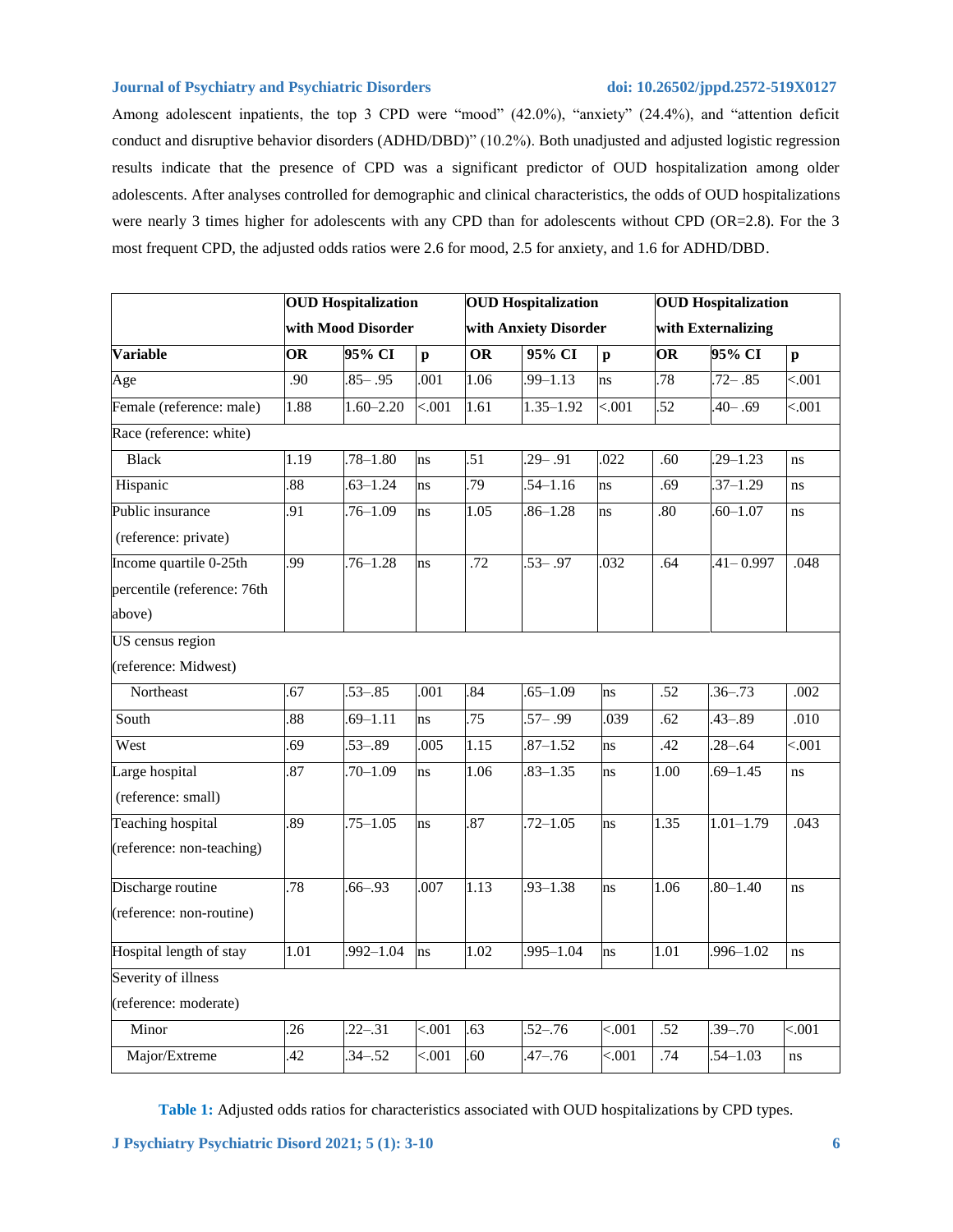Table 1 summarizes the characteristics associated with CPD among OUD hospitalizations. Multivariable logistic regression analyses revealed that OUD hospitalizations with CPD, as compared to OUD hospitalizations without CPD, were more likely to be among adolescents who were younger, female, from Midwest region and who had moderate severity of illness. For separate analysis of the 3 common CPD, the odds of having mood and anxiety disorders were significantly higher for female adolescents than for male adolescents (OR=1.88; OR=1.61). However, the odds of having ADHD/DBD was significant lower for females (OR=0.52) than for males. The odds of adolescents hospitalized for OUD with mood problems and ADHD/DBD decreased with age (OR=0.90; OR=0.78), while age was not a significant factor for anxiety disorders.

Black adolescents were less likely to have anxiety than white (OR=0.51). In terms of regional differences, the odds of having ADHD/DBD was significantly higher for adolescents from Midwest regions compared with those from other 3 regions; and the odds of having mood disorders was significantly higher for adolescents from Midwest regions compared with those from Northeast and West regions. For anxiety, the only significant regional difference was between South and Midwest.

### **4. Discussion**

In this study, nearly two-thirds of adolescents 16-21 years of age who were hospitalized for a principal OUD diagnosis had CPD, with mood and anxiety as the top comorbidities. After adjusting demographic and clinical characteristics, adolescents with CPD were 3 times more likely to be hospitalized with OUD compared to those without CPD.

Our results reveal that mood disorders were the most commonly associated comorbid condition, followed by anxiety and ADHD/DBD. This is consistent with previous findings from a clinic-based population that adolescents with OUD were more likely to have co-occurring psychiatric disorders such as depression and anxiety-related diagnoses (6). In this inpatient adolescent population, a relatively lower prevalence of externalizing was found. Some studies have suggested that individuals with conduct disorders may be predisposed to opioid use [11] and our data show that about 10% OUD adolescent inpatients had externalizing problems such as ADHD and DBD.

Among specific CPD conditions, OUD adolescents with mood and anxiety disorders were more likely to be female, while OUD adolescent inpatients with externalizing problems were more likely to be male. This is consistent with a previous study that found female opioid users had significantly lower levels of conduct problems and higher levels of internalizing problems during childhood, as compared to male opioid users [12]. Additionally, in the general population sample from the National Epidemiologic Survey on Alcohol and Related Conditions (NESARC), women were about twice as likely as men to have either a mood or anxiety disorders [13]. In this inpatient population, we found increased risk of emotional rather than behavioral disorders comorbid with OUD in female adolescents.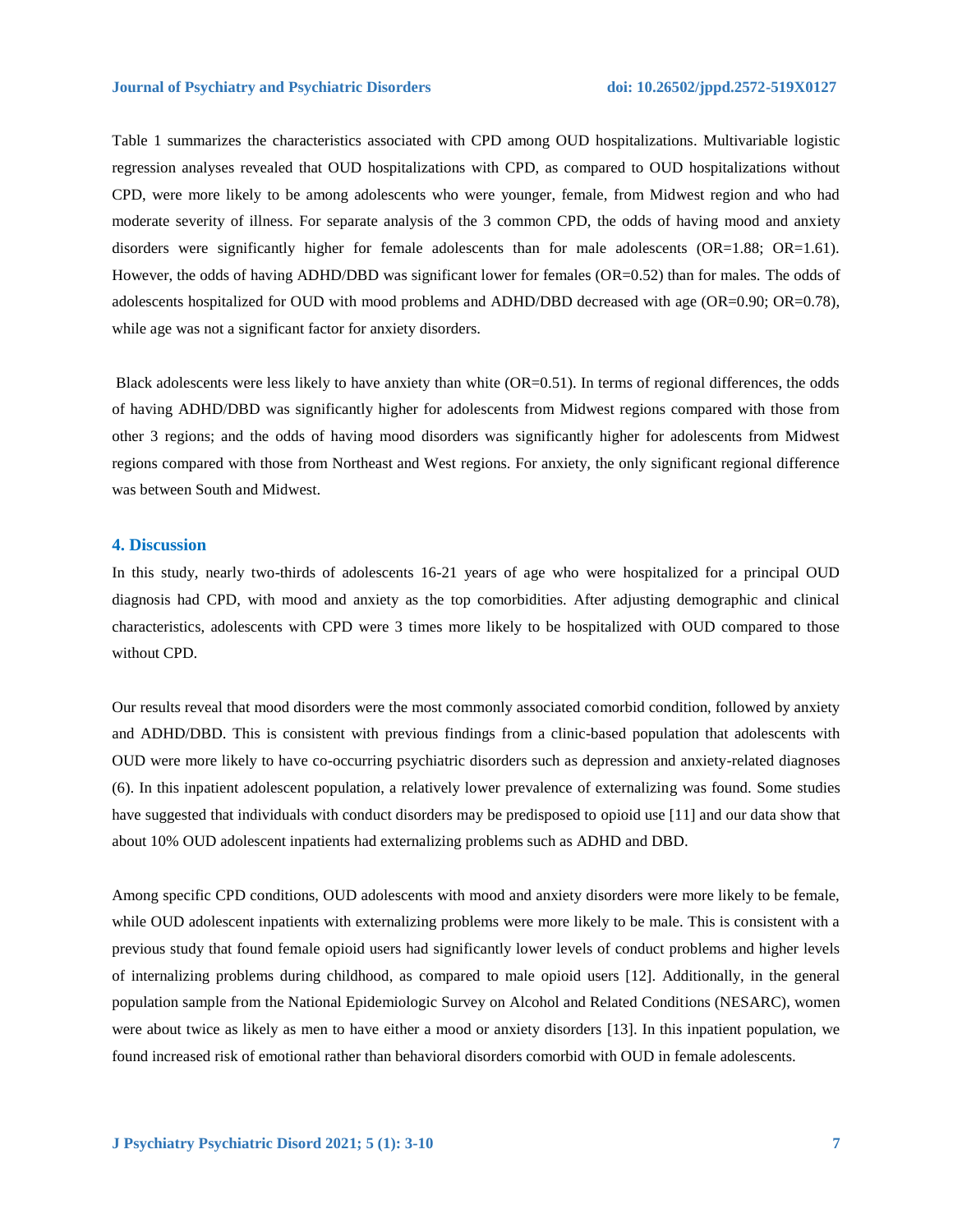Adolescents hospitalized with OUD in the Midwest region were more likely to have comorbid mood disorders or externalizing behaviors diagnoses compared to their counterparts in the other three regions. Previous research showed that hospitalization rates for mood disorders in children and adolescence were highest in the Midwest [14]. Research also indicated that higher baseline levels of externalizing were associated with a greater number of substances initiated over time among rural midwestern adolescents [15]. While these are consistent with our findings, geographic variations on co-occurring OUD and CPD need to be further explored in future research to determine factors associated with these differences.

This analysis has several limitations. Our study is limited to community hospitals across the United States. Therefore, this analysis may not be representative of non-community hospitals, such as psychiatric hospitals and rehabilitation or substance abuse treatment facilities. Although we applied the ICD system widely accepted in clinical and health services research, the results of this analysis need to be further validated using Diagnostic and Statistical Manual of Mental Disorders. Another limitation is that due to the deidentified nature of the data, the unit of analysis is the hospital discharge, not a patient. Despite these limitations, the results of this study reflect broader concerns about potentially deteriorating mental health among adolescents with OUD. It is important to augment the best practices for managing adolescents with both OUD and CPD.

### **5. Conclusions**

OUD hospitalizations were significantly more likely in older adolescents with CPD as a whole and in particular with mood, anxiety and external personality disorders. Mood disorders were the most commonly associated comorbid condition; nearly half of the adolescents hospitalized with OUD had mood disorders. Demographic differences such as age, gender, geographic regions are associated with the likelihood of OUD hospitalizations with CPD. Specific primary care and access to mental health treatment strategies that target groups most at risk for OUD and mood related disorders may help alleviate the adverse health outcomes among older adolescents and decrease the burden of health care utilization in inpatient settings.

#### **Acknowledgements**

This project is supported by the Health Resources and Services Administration (HRSA) of the U.S. Department of Health and Human Services (HHS). The information, content and/or conclusions are those of the author and should not be construed as the official position or policy of, nor should any endorsements be inferred by HRSA, HHS or the U.S. Government. The authors would like to acknowledge the Healthcare Cost and Utilization Project (HCUP) for supplying the data for this analysis.

#### **Funding Source**

This study was supported by the Health Resources and Services Administration (HRSA) of the U.S. Department of Health and Human Services (HHS) under R40MC32880.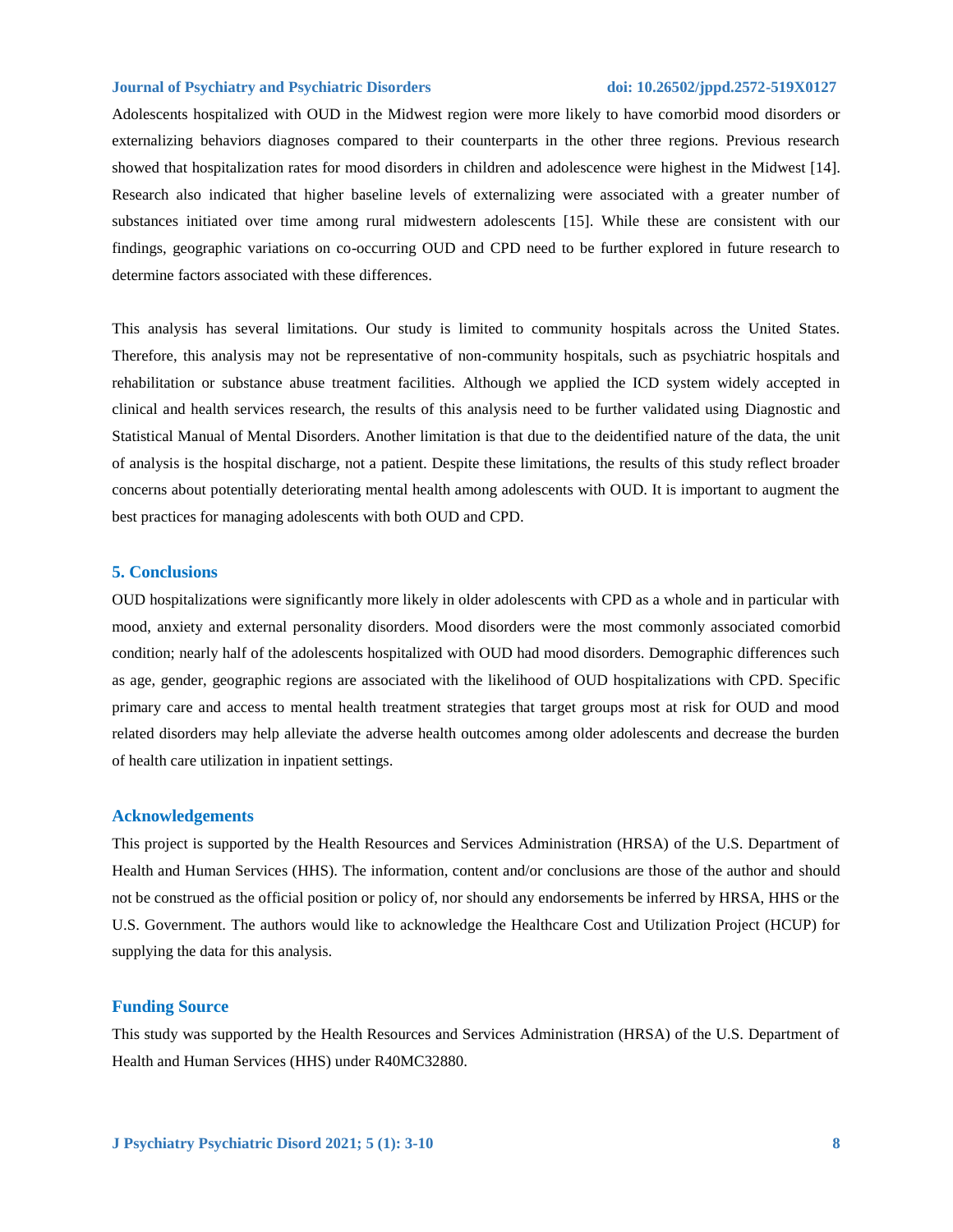### **Conflict of Interest**

The Authors have no conflicts of interest to disclose.

The authors report no financial relationships with commercial interests.

#### **References**

- 1. Gaither JR, Leventhal JM, Ryan SA, et al. National trends in hospitalizations for opioid poisonings among children and adolescents, 1997 to 2012. JAMA Pediatrics 170 (2016): 1195-1201.
- 2. Groenewald CB, Zhou C, Palermo TM, et al. Associations between opioid prescribing patterns and overdose among privately insured adolescents. Pediatrics 144 (2019): e20184070.
- 3. McCabe SE, West BT, Teter CJ, et al. Medical and nonmedical use of prescription opioids among high school seniors in the United States. Arch Pediatr Adolesc Med 166 (2012): 797-802.
- 4. Heslin KC (AHRQ), Elixhauser A (AHRQ). Mental and Substance Use Disorders among Hospitalized Teenagers (2012).
- 5. Quinn PD, Hur K, Chang Z, et al. Association of mental health conditions and treatments with longterm opioid analgesic receipt among adolescents. JAMA Pediatrics 172 (2018): 423-430.
- 6. Welsh JW, Knight JR, Hou SS, et al. Association between substance use diagnoses and psychiatric disorders in an adolescent and young adult clinic-based population. J Adolesc Health 60 (2017) 648-652.
- 7. Kim-Cohen J, Caspi A, Moffitt TE, et al. Prior juvenile diagnoses in adults with mental disorder: developmental follow-back of a prospective-longitudinal cohort. Arch Gen Psychiatry 60 (2003): 709-717.
- 8. Eisdorfer S, Galinkin J. Opioid use disorder in children and adolescents: risk factors, detection, and treatment. Clin J Pain 35 (2019): 521-524.
- 9. Kandel DB. Psychiatric comorbidity among adolescents with substance use disorders: findings from the MECA study. J Am Acad Child Adolesc Psychiatry 38 (1999): 693-699.
- 10. Groenewald CB, Rabbitts JA, Gebert JT, et al. Trends in opioid prescriptions among children and adolescents in the United States: a nationally representative study from 1996 to 2012. Pain 157 (20160: 1021-1027.
- 11. Amari E, Rehm J, Goldner E, et al. Nonmedical prescription opioid use and mental health and pain comorbidities: a narrative review. Can J Psychiatry 56 (20110: 495-502.
- 12. Luthar SS, Cushing G, Rounsaville BJ. Gender differences among opioid abusers: pathways to disorder and profiles of psychopathology. Drug Alcohol Depend 43 (1996): 179-190.
- 13. Grella CE, Karno MP, Warda US, et al. Gender and comorbidity among individuals with opioid use disorders in the NESARC study. Addict Behav 34 (2009): 498-504.
- 14. Lasky T, Krieger A, Elixhauser A, et al. Children's hospitalizations with a mood disorder diagnosis in general hospitals in the United States 2000-2006. Child Adolesc Psychiatry Ment Health 5 (2011): 1-9.
- 15. Lillehoj CJ, Trudeau L, Spoth R, et al. Externalizing behaviors as predictors of substance initiation trajectories among rural adolescents. J Adolesc Health 37 (2005): 493-501.